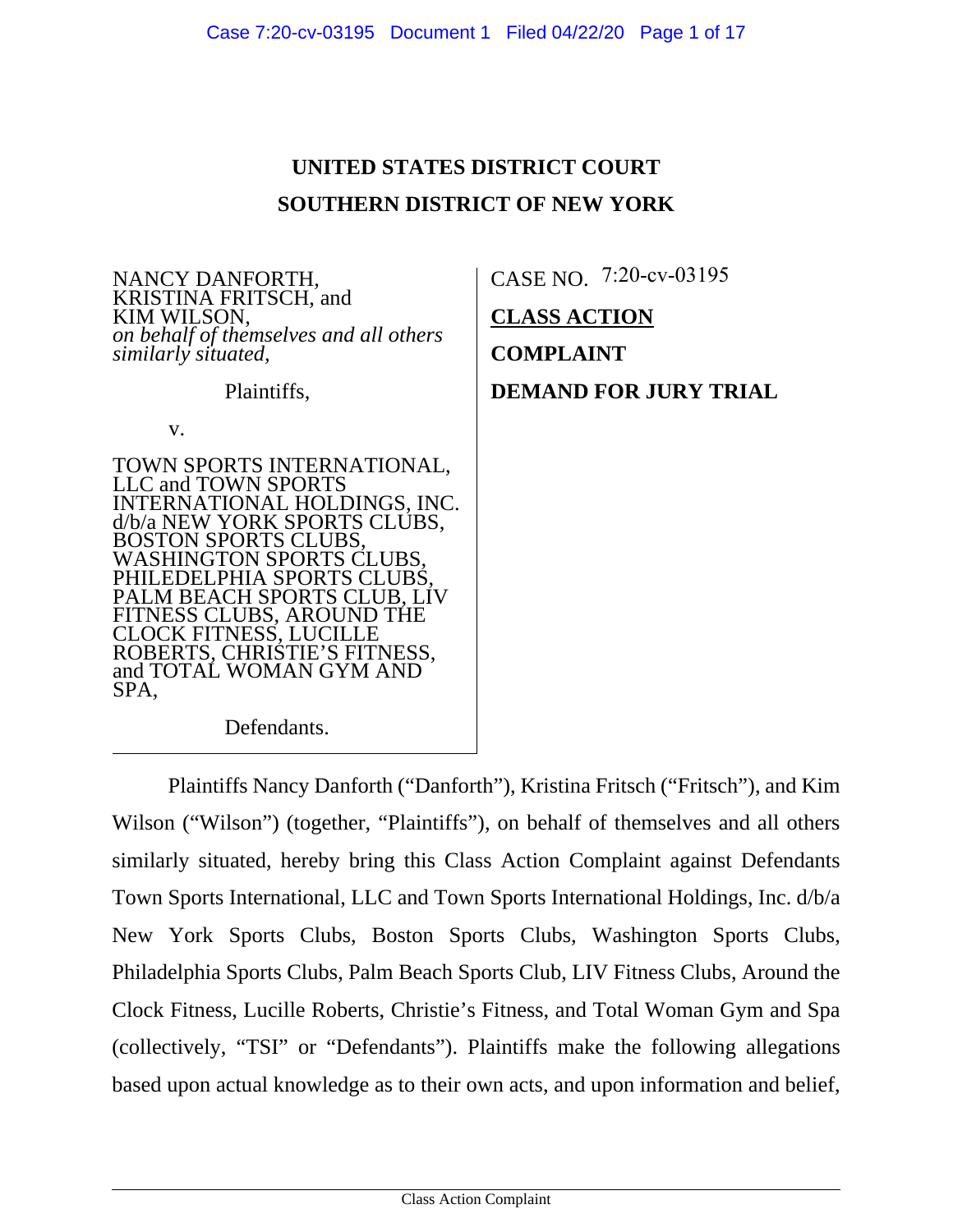including the investigation of their attorneys, as to all other matters.

### **NATURE OF THE ACTION**

1. TSI is one of the leading owners and operators of fitness clubs throughout the United States.

2. TSI has agreements with its members, pursuant to which TSI agreed to provide members access to its fitness club and use of the facilities ("Gym Access") in exchange for the members' payment of membership fees.

3. In or about March 2020, the COVID-19 pandemic began spreading across the United States, causing federal, state, and local governments to mandate the closure of non-essential business, including fitness clubs and gyms like those owned and operated by TSI.

4. TSI knowingly and willingly continued charging membership fees for Gym Access during a period in which it did not and could not provide Gym Access to its members because the fitness clubs were closed to the public.

5. TSI's improper conduct constitutes not only a breach of the membership agreements, but also unfair and deceptive trade practices deemed unlawful under New York and New Jersey law.

### **PARTIES**

6. Plaintiff Danforth is a resident and citizen of Peabody, Massachusetts. Danforth is a member of Boston Sports Club. She joined the Boston Sports Club located in Lynnfield, Massachusetts approximately twenty (20) years ago, in or about 2000. At that time, Danforth entered into a membership agreement with TSI in which she agreed to pay a membership fee in exchange for Gym Access. In or about March 2020, TSI closed its clubs and ceased providing Danforth Gym Access. TSI charged Danforth a monthly membership fee in the amount of \$109.00 for the month of April 2020, while the club was closed. TSI has not returned and has retained Danforth's payment for Gym Access during a period in which TSI did not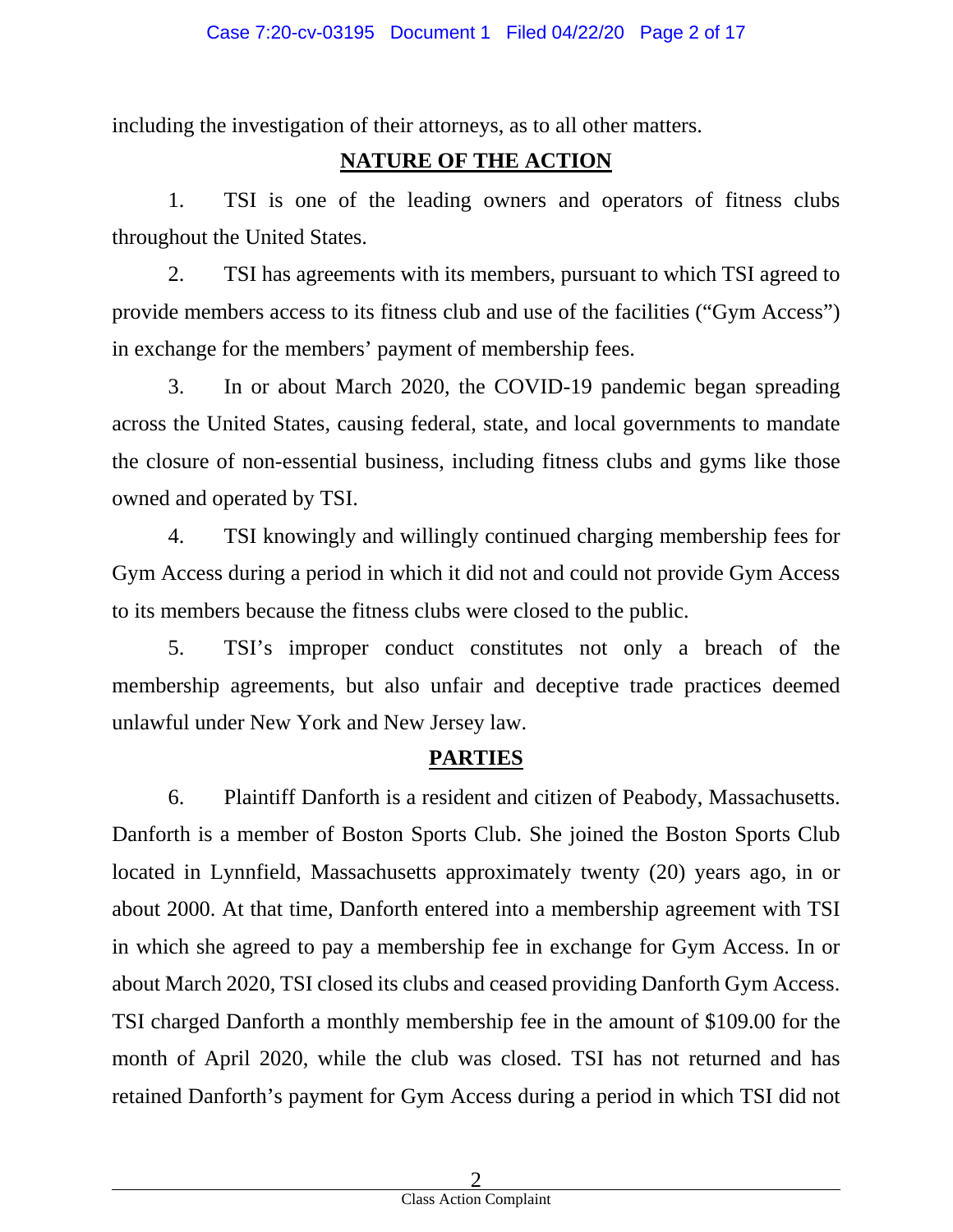#### Case 7:20-cv-03195 Document 1 Filed 04/22/20 Page 3 of 17

provide Gym Access to Danforth as set forth in the membership agreement.

7. Plaintiff Fritsch is a resident and citizen of Brooklyn, New York. Fritsch is a member of Lucille Roberts. She joined the Lucille Roberts Bay Ridge fitness club located at Brooklyn, New York, in or about March 2016. At that time, Fritsch entered into a membership agreement with Lucille Roberts in which she agreed to pay a membership fee in exchange for Gym Access. TSI acquired Lucille Roberts subsequent to Fritsch becoming a member. In or about March 2020, TSI closed its clubs and ceased providing Fritsch Gym Access. TSI charged Fritsch a monthly membership fee in the amount of \$24.99 on April 1, 2020, while the club was closed. TSI has not returned and has retained Fritsch's payment for Gym Access during a period in which TSI did not provide Gym Access to Fritsch as set forth in the membership agreement.

8. Plaintiff Wilson is a resident and citizen of West Milford, New Jersey. Wilson is a member of New York Sports Club. She joined the New York Sports Club located in Butler, New Jersey in 2014. At that time, Wilson entered into a membership agreement with TSI in which she agreed to pay a membership fee in exchange for Gym Access. In or about March 2020, TSI closed its clubs and ceased providing Wilson Gym Access. TSI charged Wilson a monthly membership fee in the amount of \$26.65 for the months of March and April 2020, while the club was closed. TSI has not returned and has retained Wilson's payment for Gym Access during a period in which TSI did not provide Gym Access to Wilson as set forth in the membership agreement.

9. Defendant Town Sports International, LLC is a New York limited liability company with its principal place of business located at 5 Penn Plaza, 4<sup>th</sup> Floor, New York, NY 10002. Town Sports International, LLC runs and operates gyms under the brands New York Sports Clubs, Boston Sports Clubs, Washington Sports Clubs, Philadelphia Sports Clubs, Palm Beach Sports Club, LIV Fitness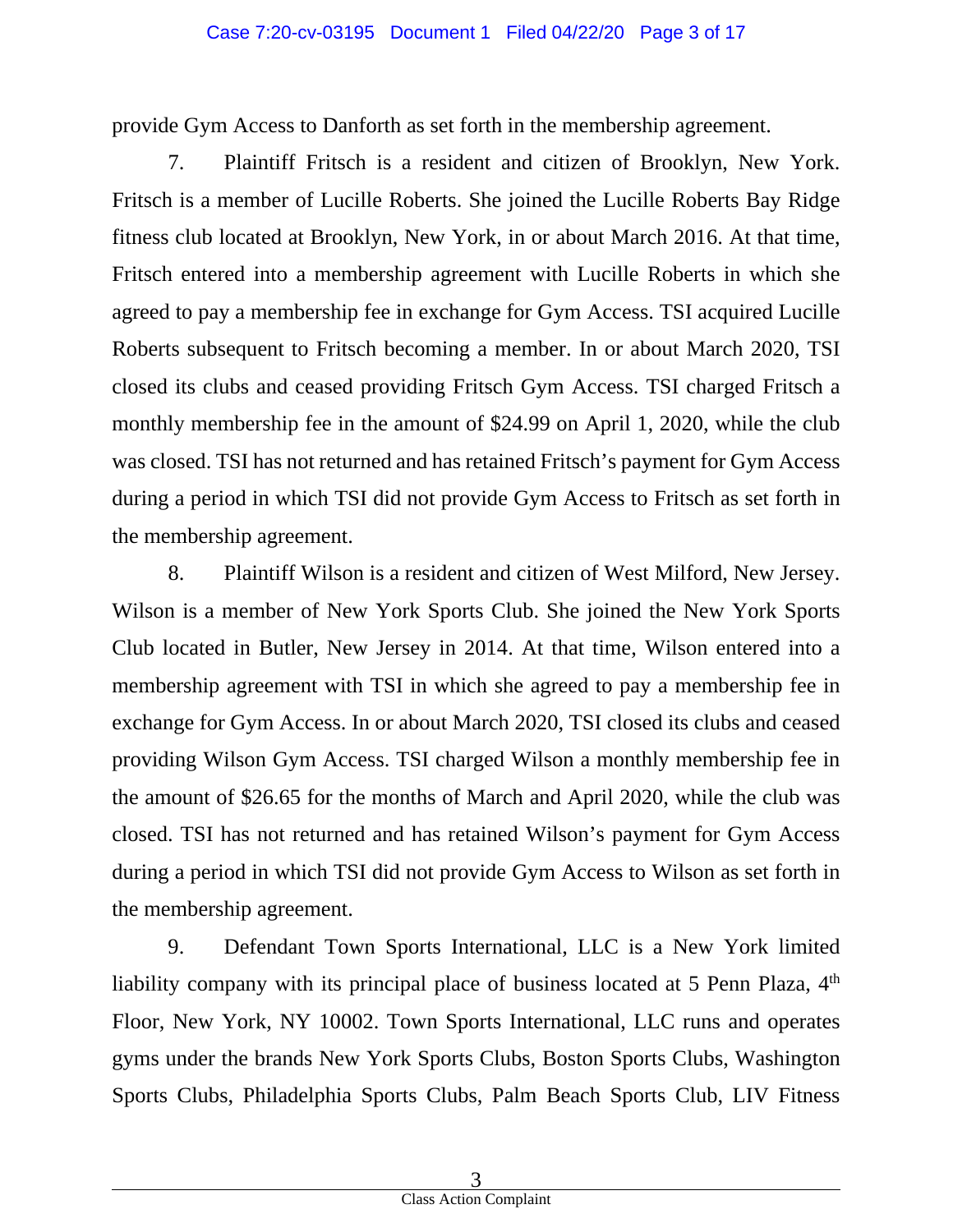Clubs, Around the Clock Fitness, Lucille Roberts, Christi's Fitness, and Total Woman Gym and Spa.

10. Defendant Town Sports International Holdings, Inc. d/b/a New York Sports Clubs, Boston Sports Clubs, Washington Sports Clubs, Philadelphia Sports Clubs, Palm Beach Sports Club, LIV Fitness Clubs, Around the Clock Fitness, Lucille Roberts, Christi's Fitness, and Total Woman Gym and Spa is a Delaware corporation that runs and operates gyms under these names. Its principal place of business is located at 399 Executive Boulevard, Elmsford, NY 10523.

### **JURISDICTION AND VENUE**

11. This Court has subject matter jurisdiction because this is a class action, there is minimal diversity, and the matter in controversy exceeds \$5 million, exclusive of interest and costs. 28 U.S.C. § 1332(d)(2).

12. This Court has specific personal jurisdiction over TSI because both Defendants conduct business in the United States and New York, and this action arises out of that contact with the United States and New York.

13. Venue is proper because a substantial part of the events or omissions giving rise to the claim occurred in this District and because TSI is subject to personal jurisdiction in this District. 28 U.S.C. § 1391(b)(2), (3).

## **FACTUAL ALLEGATIONS**

14. Defendant Town Sports International Holdings, Inc. is one of the leading owners and operators of fitness clubs in the United States, particularly in the Northeast and Mid-Atlantic regions. As of December 31, 2019, it owned and operated 186 fitness clubs ("clubs") and collectively served approximately 605,000 members under various brand names, primarily located in the United States.<sup>[1](#page-3-0)</sup>

<span id="page-3-0"></span><sup>&</sup>lt;sup>1</sup> <http://www.townsportsinternational.com/node/15196/html> (last visited April 10, 2020).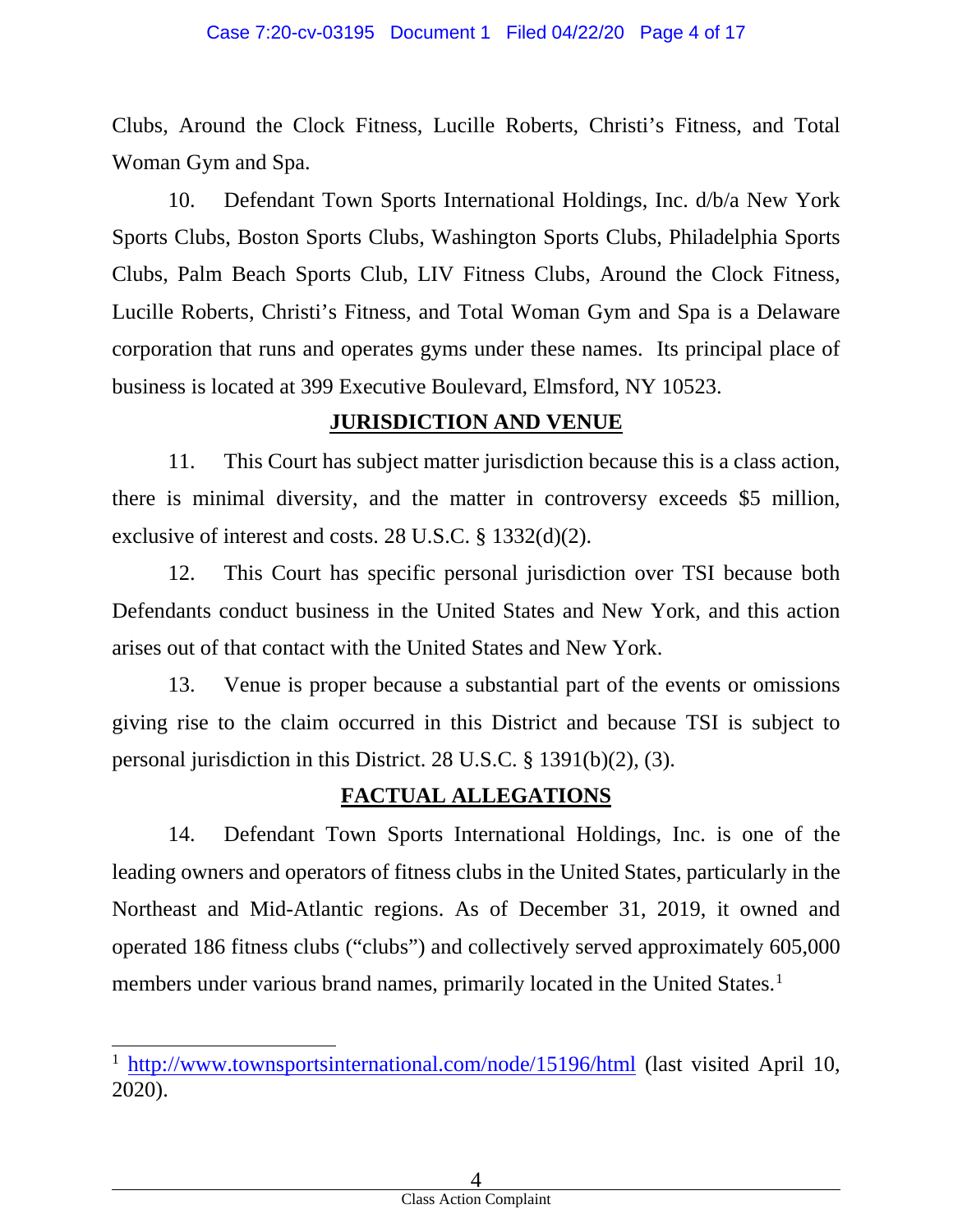15. Defendant Town Sports International, LLC is Town Sports International Holdings, Inc.'s largest wholly owned and operated subsidiary. It has been involved in the fitness industry since 1973 and has grown to become one of the largest owners and operators of fitness clubs in the Northeast region of the United States.<sup>[2](#page-4-0)</sup>

16. TSI's club base consists of brick and mortar clubs it has developed and constructed, as well as clubs it has acquired.<sup>[3](#page-4-1)</sup> For example, TSI acquired Lucille Roberts brand clubs subsequent to Plaintiff Fritsch becoming a member in 2016.

17. TSI owns and operates ninety-nine New York Sports Clubs; thirty-one Boston Sports Clubs; nine Washington Sports Clubs; five Philadelphia Sports Clubs; sixteen Lucille Roberts clubs; eleven Total Woman Gym and Spa clubs; three Palm Beach Sports Clubs; one Christi's Fitness club; six Around the Clock Fitness clubs; and two LIV Fitness clubs.<sup>[4](#page-4-2)</sup>

18. TSI offers various types of memberships, including single club access and variations of multiple club access. At certain locations, TSI also offers memberships that include both gym access and spa services.<sup>[5](#page-4-3)</sup>

19. In joining a club, a new member signs a membership agreement that typically obligates the member to pay fees ("joining fees") including a one-time initiation fee and the first annual fee. The annual fee is also charged on each anniversary of the enrollment date; however it is not considered a joining fee after

<span id="page-4-0"></span> $2$  <u>Id.</u>

<span id="page-4-1"></span><sup>3</sup> Id.

<span id="page-4-2"></span> $4$  Id.

<span id="page-4-3"></span><sup>5</sup> Id.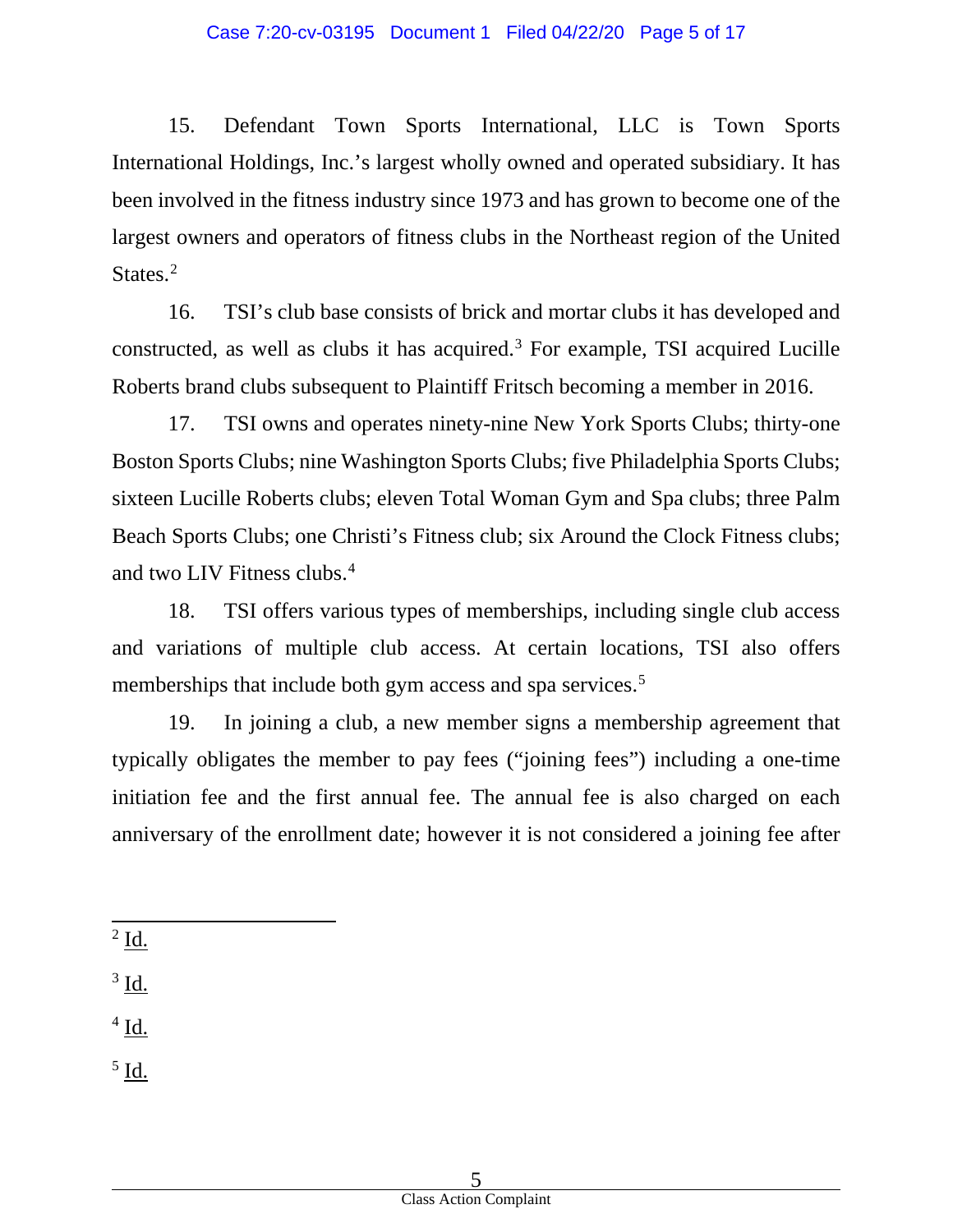the first payment.<sup>[6](#page-5-0)</sup>

20. TSI's membership prices are dependent on club location and whether the member joins under a "month-to-month" or "commit" contract. Under the commit contract, new members commit to a one-year membership, generally at a lower monthly rate than a month-to-month membership. Generally, a member may cancel a commit membership at any time for a fee. When the commit contract period is over, the members become month-to-month members until they choose to cancel. As of December 31, 2019, approximately 86% of TSI's total members were on a month-to-month basis.<sup>[7](#page-5-1)</sup>

21. Upon information and belief, TSI's membership fees range from \$24.99 to \$120.00 per month.

22. Upon information and belief, TSI regularly adjusts the monthly membership fees without notice to its members and without requiring written consent or a new membership agreement. Thus, members are bound to the form of agreement signed at the time they join the club. This is true of clubs TSI originally opened and acquired, like Lucille Roberts.

23. As of December 31, 2019, approximately 99% of TSI's members pay their membership dues through monthly electronic fund transfers ("EFT"), with EFT membership revenue constituting approximately 75% of total consolidated revenue for the year ended December 31, 2019.<sup>[8](#page-5-2)</sup>

24. TSI's annual revenue for the year 2019 was approximately

<span id="page-5-0"></span> $6$  Id.

<span id="page-5-1"></span> $^7$  Id.

<span id="page-5-2"></span><sup>8</sup> Id.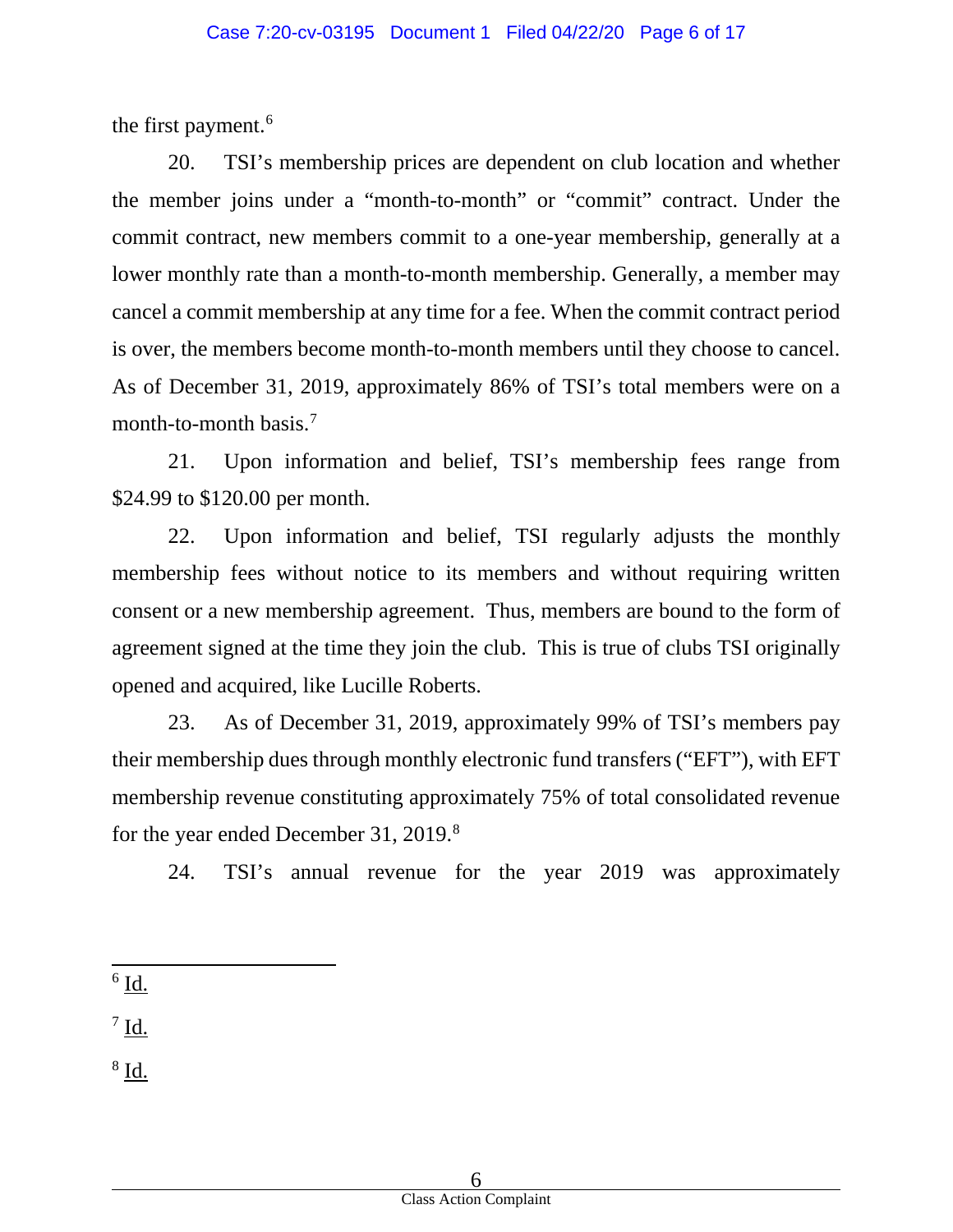\$466,000,000, most of which is derived from TSI's membership fees.<sup>[9](#page-6-0)</sup>

25. In or about March 2020, the Novel Coronavirus ("COVID-19") began spreading throughout the United States, causing federal, state, and local governments to mandate the closure of non-essential business to stop the spread of the virus. Accordingly, TSI was forced to close all its fitness clubs.

26. TSI informed all non-executive employees working at its closed clubs that their employment with TSI had been terminated immediately.<sup>[10](#page-6-1)</sup>

27. Notwithstanding the closure of its fitness clubs and the termination of a majority of its employees, TSI has taken and/or retained membership fees from its members for a period when it is not providing Gym Access, in violation of its membership agreements. To be clear, TSI processed electronic payments for members' monthly fees knowing that its clubs would be inaccessible, charging credit cards, debit cards, and initiating ACH debit transactions.

28. On April 9, 2020, TSI issued a statement to its members, advising: "[Y]our membership will be put on freeze—at no cost to you—going forward while we are temporarily closed. There is no action required on your part to enact the freeze."<sup>[11](#page-6-2)</sup>

29. The statement further advises, among other things:

[M]embers will receive additional days of membership access equal to the number of days paid for while the clubs were closed in your area. In additional, all members will be provided with Passport Elite status for one year. Elite members will receive a free three-month guest membership for a friend when all our clubs reopen.

<span id="page-6-1"></span> $10$  Id.

<span id="page-6-0"></span> $9$  Id.

<span id="page-6-2"></span><sup>&</sup>lt;sup>11</sup> <https://www.newyorksportsclubs.com/page/member-letter> (last visited on April 10, 2020).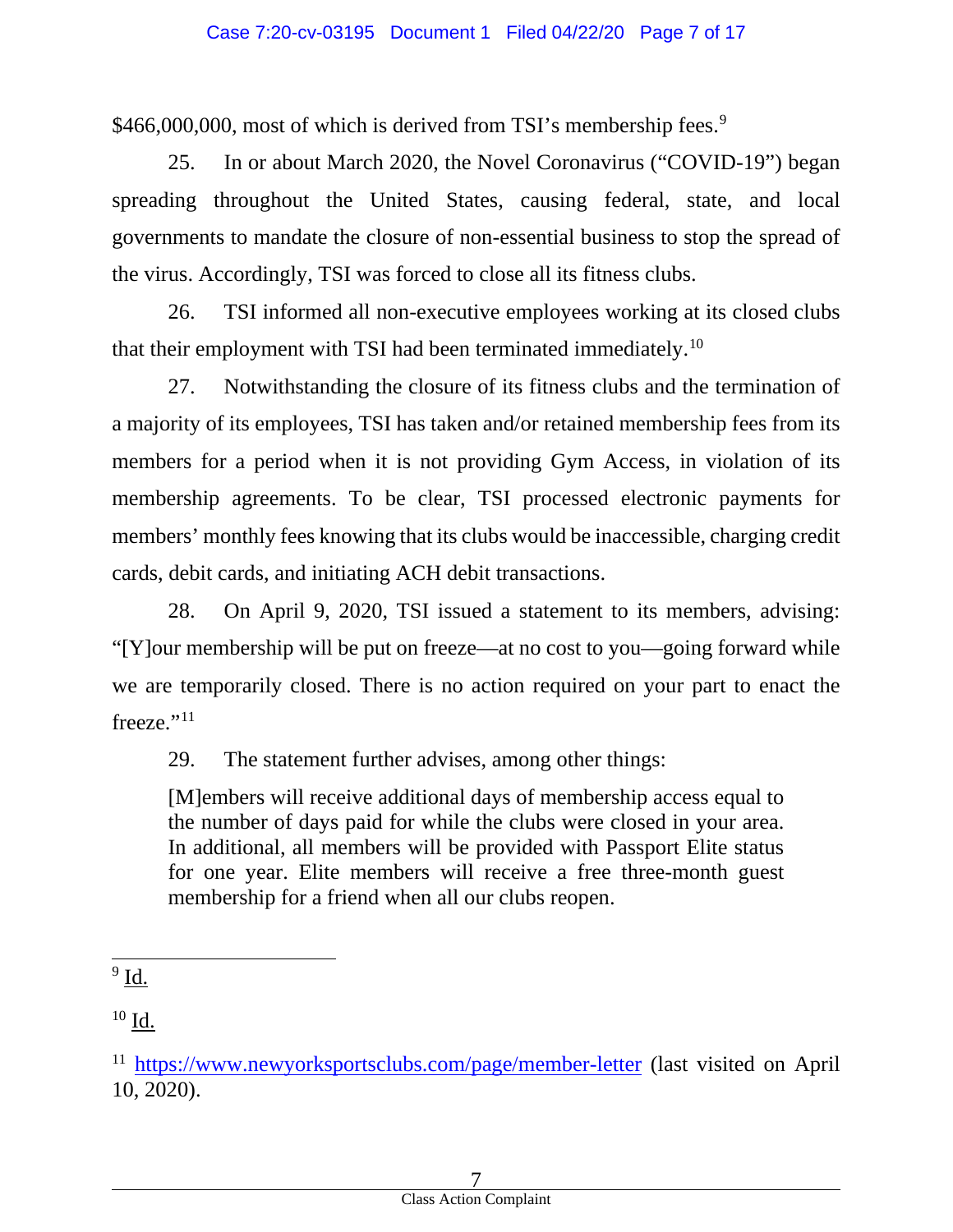#### Case 7:20-cv-03195 Document 1 Filed 04/22/20 Page 8 of 17

30. TSI has not issued a statement advising that it intends to refund the membership fees charged while the clubs have been closed.

31. Certain membership agreements for TSI clubs contain arbitration provisions requiring individual actions and prohibiting members from participating in or serving as class representatives in a class action. However, the membership agreements signed by Plaintiffs and thousands of similarly situated members of the Classes defined below do not contain an arbitration provision.

#### **CLASS ACTION ALLEGATIONS**

32. Plaintiffs brings this action on behalf of themselves and a proposed Rule 23(b)(3) nationwide class (the "Class") defined as follows:

All persons who became members of TSI's clubs, are not parties to a membership agreement containing an arbitration provision, and were charged fees beginning on the date that TSI closed its clubs due to COVID-19.

33. Danforth brings this action on behalf of herself and a proposed Rule 23(b)(3) subclass (the "Massachusetts Subclass") defined as follows:

All Massachusetts citizens who became members of TSI's clubs, are not parties to a membership agreement containing an arbitration provision, and were charged fees beginning on the date that TSI closed its clubs due to COVID-19.

34. Fritsch brings this action on behalf of herself and a proposed Rule 23(b)(3) subclass (the "New York Subclass") defined as follows:

All New York citizens who became members of TSI's clubs, are not parties to a membership agreement containing an arbitration provision, and were charged fees beginning on the date that TSI closed its clubs due to COVID-19.

35. Wilson brings this action on behalf of herself and a proposed Rule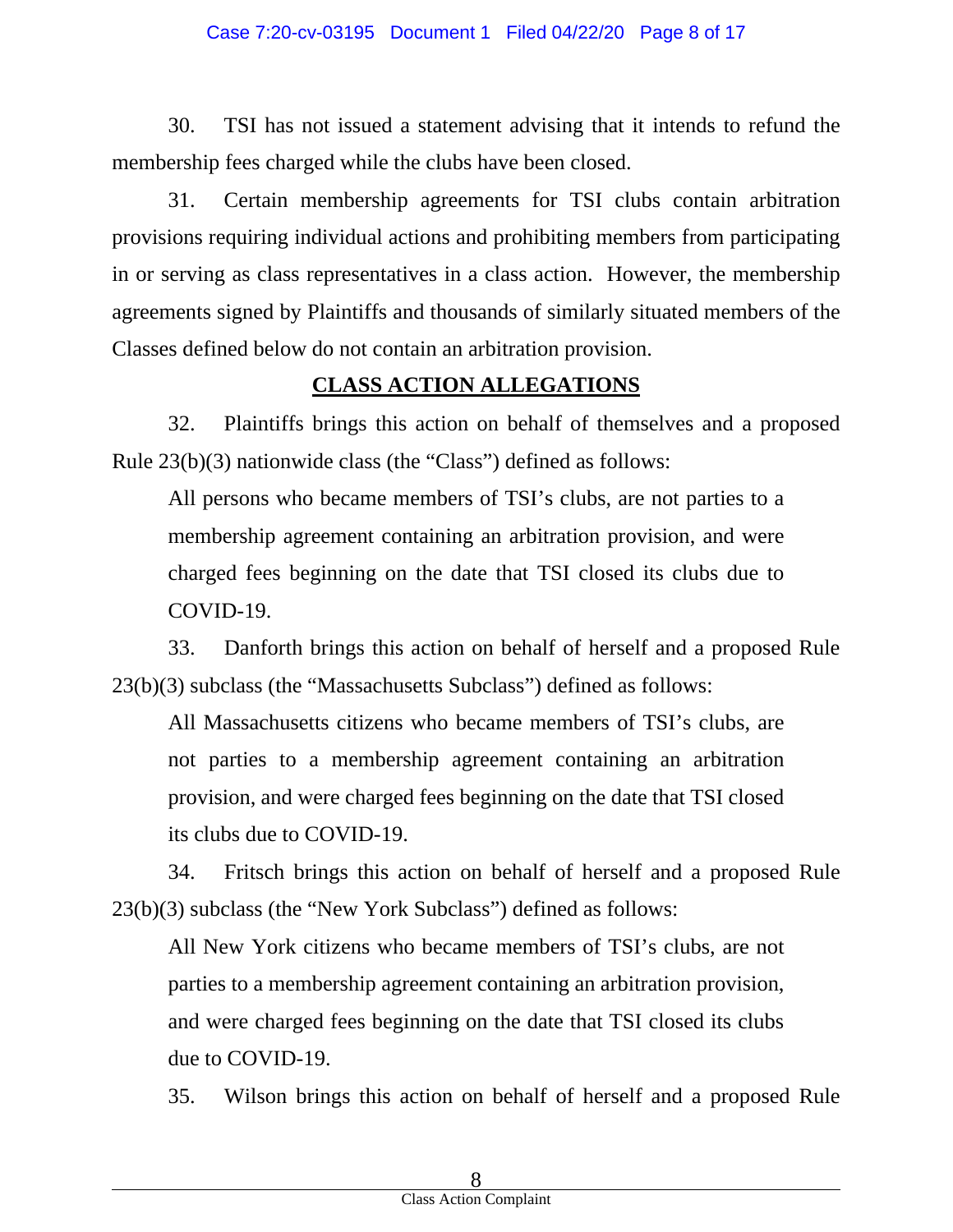23(b)(3) subclass (the "New Jersey Subclass") defined as follows:

All New Jersey citizens who became members of TSI's clubs, are not parties to a membership agreement containing an arbitration provision, and were charged fees beginning on the date that TSI closed its clubs due to COVID-19.

36. Excluded from the Class and Subclasses (referred to collectively as the "Classes") are: (1) Defendants, including their legal representatives, predecessors, successors, and assigns; (2) Defendants' employees, officers, directors, agents, and representatives; (3) governmental entities; (4) all persons who timely elect to be excluded from the Classes; and (5) the judicial officers and staff to whom this case is assigned.

37. **Numerosity.** The members of the Classes are so numerous that individual joinder of all class members is impracticable. Although the exact number of members of the Class and Subclasses is unknown to Plaintiff at this time and can be ascertained only through appropriate discovery, based on available public information about the over 600,000 members of TSI clubs, there are thousands of class members.

38. **Commonality and Predominance.** This action involves common questions of law and fact that will drive the litigation and predominate over any questions affecting only individual class members. Common questions include, but are not limited to:

- a. Whether Defendants or their predecessors entered into a membership agreement with Plaintiffs and members of the Class or Subclasses to provide Gym Access;
- b. Whether Defendants charged Plaintiffs and members of the Class or Subclasses membership fees for Gym Access that was not provided;
- c. Whether Defendants retained payments from Plaintiffs and members of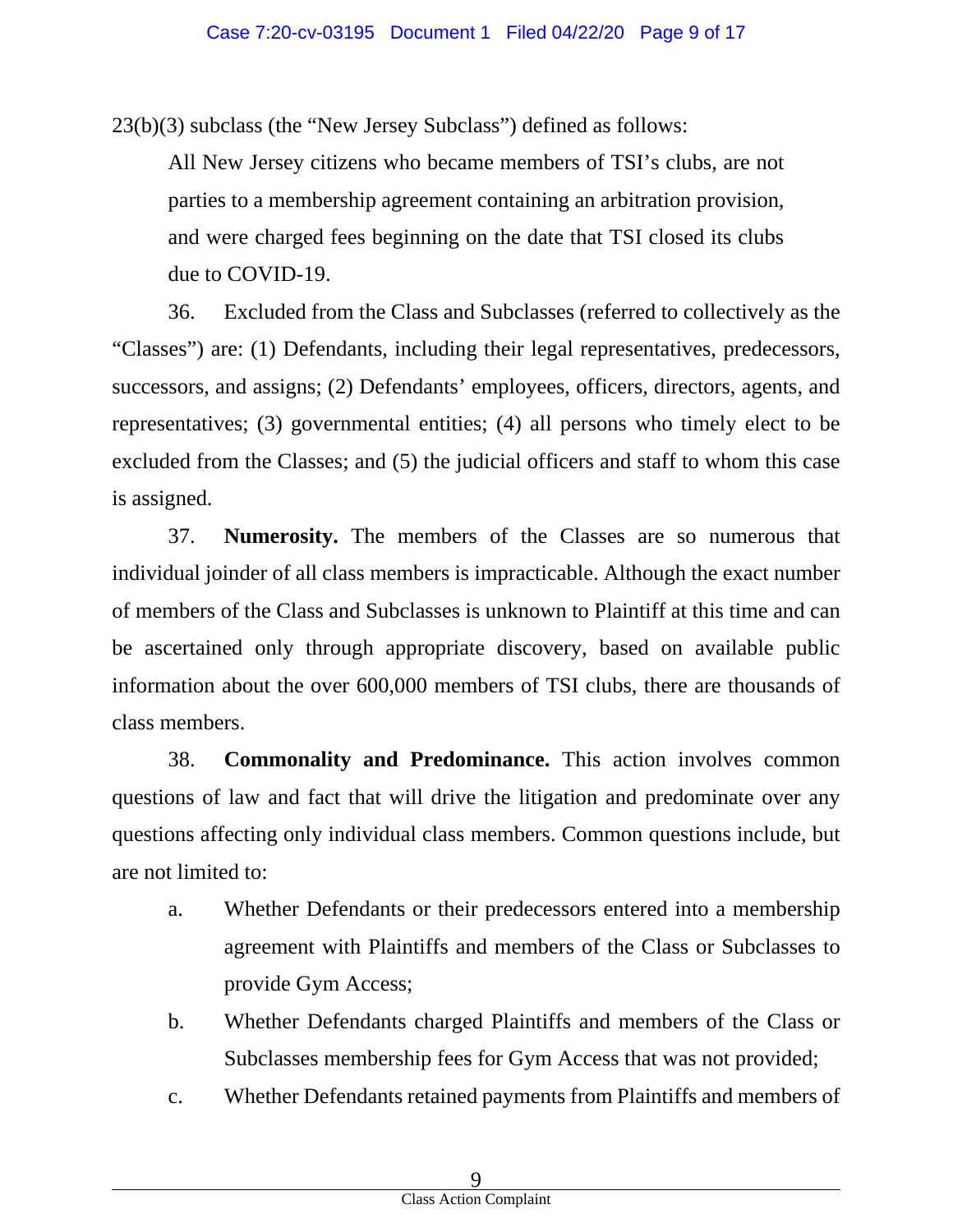the Class or Subclasses for Gym Access that was not provided;

- d. Whether Defendants' conduct constitutes a breach of contract;
- e. Whether Defendants' conduct constitutes unfair and/or deceptive business practices;
- f. Whether Defendants obtained a benefit from the payment of membership fees by Plaintiffs and members of the Class or Subclasses while the fitness clubs were closed, and whether it is unjust for Defendants to retain that benefit; and
- g. The amount of damages incurred by the Class and Subclasses.

39. **Typicality.** Plaintiffs' claims are typical of those of the other class members because Plaintiffs and members of the Class or Subclasses were all charged membership fees by Defendants during a period in which TSI did not provide any Gym Access as set forth in their respective membership agreements and have not been refunded those fees.

40. **Adequacy.** Plaintiffs are adequate representatives of the Class and Subclasses because their interests are aligned, and do not conflict, with the interests of the other class members. Plaintiffs have retained counsel who are experienced and competent in complex class action litigation, including consumer protection litigation. Plaintiffs and their counsel intend to vigorously prosecute this action for the benefit of the Class and Subclasses as a whole. Class members' interests will be fairly and adequately protected by Plaintiffs and their counsel.

41. **Superiority.** A class action is superior to any other available means for the fair and efficient adjudication of this controversy, and no unusual difficulties are likely to be encountered in the management of this class action. The damages or other financial detriment suffered by Plaintiffs and members of the Class or Subclasses are relatively small compared to the burden and expense that would be required to individually litigate their claims against Defendants, making it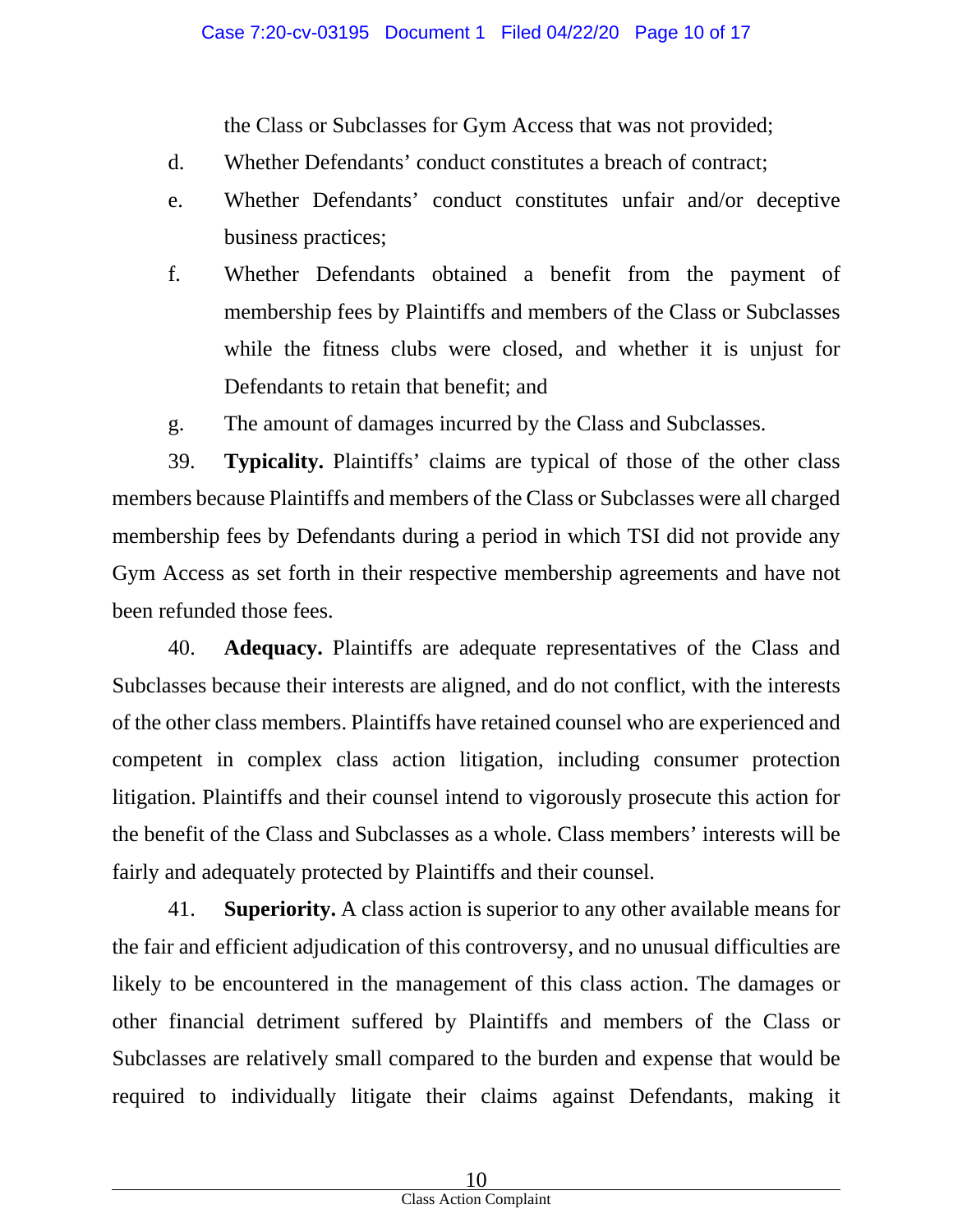impracticable for class members to individually seek redress for Defendants' wrongful conduct. Even if class members could afford individual litigation, the court system could not. Individual litigation creates a potential for inconsistent or contradictory judgments and increases the delay and expense to all parties and the court system. By contrast, the class action device presents far fewer management difficulties and provides the benefits of a single adjudication, economies of scale, and comprehensive supervision by a single court.

### **CAUSES OF ACTION**

#### **COUNT I Breach of Contract (On behalf of the Class and, Alternatively, the Subclasses)**

42. Plaintiffs repeat and reallege each and every allegation contained in paragraphs "1" through "41" above as if set forth fully herein.

43. Plaintiffs and members of the Class and Subclasses entered into valid membership agreements with Defendants pursuant to which Plaintiffs and members of the Class and Subclasses paid membership fees in exchange for Defendants' Gym Access ("Membership Agreements").

44. Plaintiffs and members of the Class and Subclasses complied with their contractual obligations as set forth in the membership agreements by paying their membership fees, among other things.

45. Defendants breached their contractual obligations as set forth in the membership agreements by charging Plaintiffs and members of the Class and Subclasses membership fees during a period in which Defendants did not provide Gym Access.

46. Defendants automatically processed electronic payments for membership fees knowing that it could not provide Gym Access.

47. As a result of Defendants' breach of the Membership Agreements,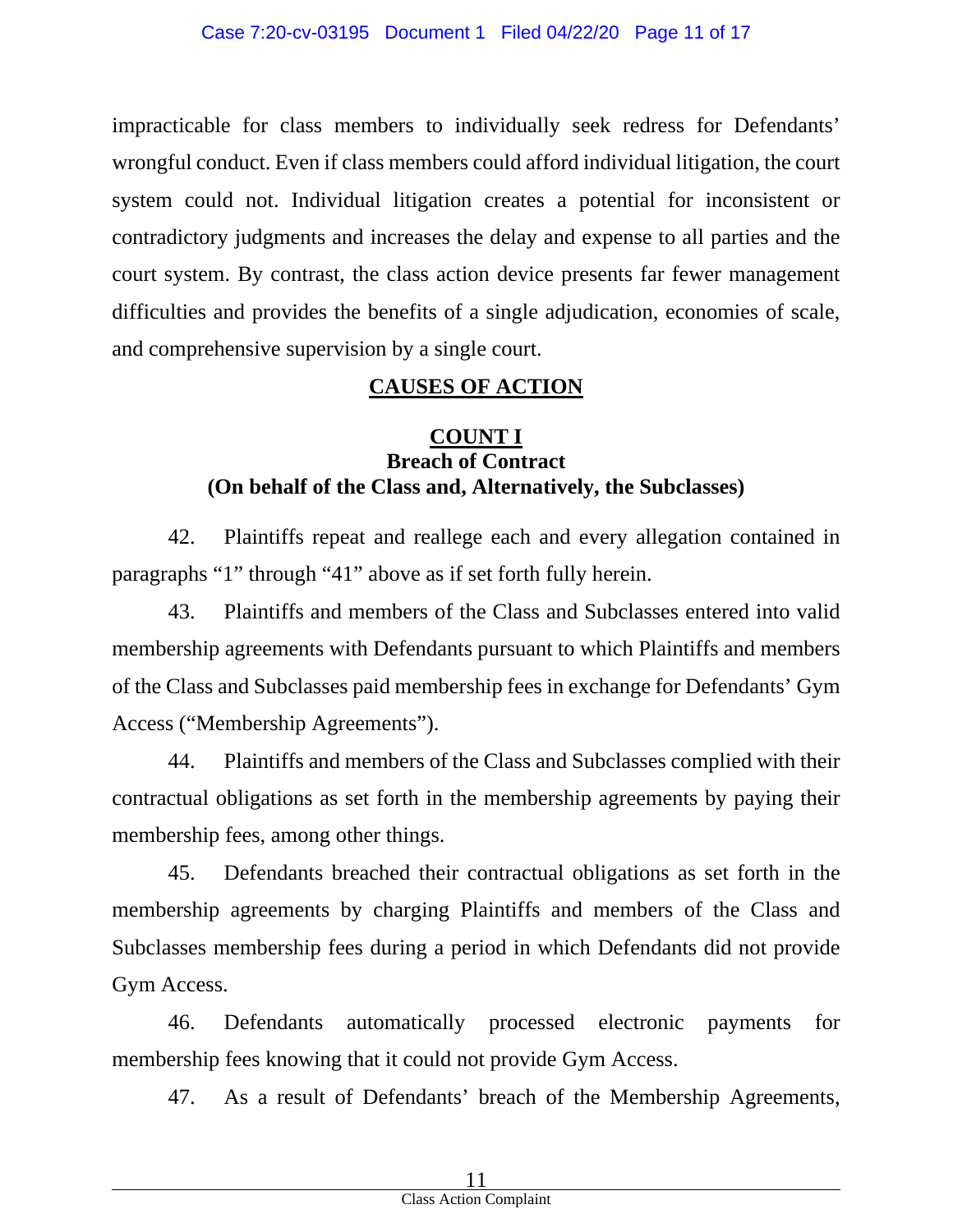Plaintiffs and members of the Class and Subclasses have been damaged.

### **COUNT II Unjust Enrichment/Quasi-Contract (On behalf of the Class and, Alternatively, the Subclasses)**

48. Plaintiffs repeat and reallege each and every allegation contained in paragraphs "1" through "41" above as if set forth fully herein. This count is pled in the alternative to the breach of contract claim in the event the Court determines there is no enforceable written contract between TSI and Plaintiffs and the members of the Classes

49. TSI charged Plaintiffs and members of the Class and Subclasses membership fees during a period in which TSI did not provide Gym Access because the clubs were closed due to COVID-19.

50. Plaintiffs conferred a benefit upon TSI (i.e., payment of membership fees), and TSI has obtained said benefit without adequately compensating Plaintiffs therefore. Specifically, TSI obtained revenue based on charges for membership fees during a period in which TSI did not provide Gym Access. It is unfair, unjust, and in violation of principles of equity and good conscience for TSI to retain that benefit at the expense of the Plaintiffs and members of the Class and Subclasses.

51. On behalf of themselves and the Class (and in the alternative, the Subclasses), Plaintiffs seek disgorgement of all revenue and profits resulting from the membership fees charged during a period in which TSI did not provide Gym Access and establishment of a constructive trust from which Plaintiffs and members of the Class (or Subclasses) may seek restitution.

## **COUNT III Violation of the New York General Business Law Section 349 (On behalf of the New York Subclass)**

52. Plaintiffs repeat and reallege each and every allegation contained in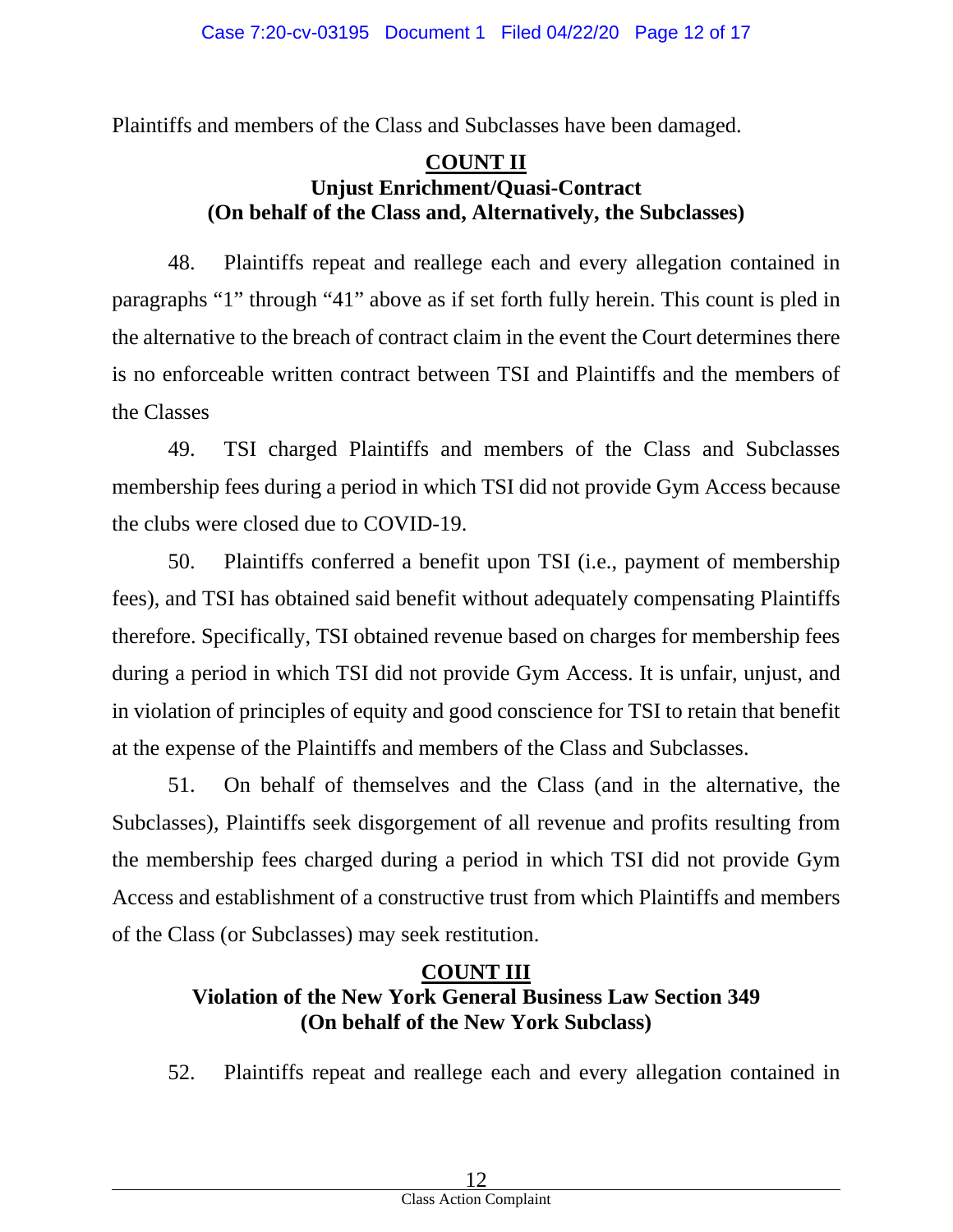paragraphs "1" through "41" above as if set forth fully herein.

53. Fritsch and members of the New York Subclass are "person[s]," TSI is a "person," and TSI's Gym Access constitutes a "business" or "commerce" within the meaning of New York General Business Law Section 349 ("Section 349").

54. Under Section 349, "[d]eceptive acts or practices in the conduct of any business, trade or commerce or in the furnishing of any service in [New York]," are unlawful. GBL §349.

55. TSI violated Section 349 by willfully and knowingly charging Fritsch and members of the New York Subclass membership fees during a period in which TSI did not provide Gym Access because all of its clubs were closed due to COVID-19.

56. As a result of TSI's violations of Section 349, Fritsch and the New York Subclass were damaged financially by their payment of the membership fees, in amounts to be proven at trial. Fritsch and the New York Subclass seeks actual damages, restitution, statutory trebling of damages, reasonable attorneys' fees and expenses, and other relief the Court may find just and proper. GBL §349.

### **COUNT IV Violation of the New Jersey Consumer Fraud Act (On behalf of the New Jersey Subclass)**

57. Plaintiffs repeat and reallege each and every allegation contained in paragraphs "1" through "41" above as if set forth fully herein.

58. Wilson and members of the New Jersey Subclass are "person[s]," TSI is a "person," and TSI's Gym Access constitutes "merchandise" within the meaning of New Jersey's Consumer Fraud Act ("CFA"). N.J. Stat. §§ 56:8-1, et seq.

59. Under the CFA,

[t]he act, use or employment by any person of any unconscionable commercial practice, deception, fraud, false pretense, false promise,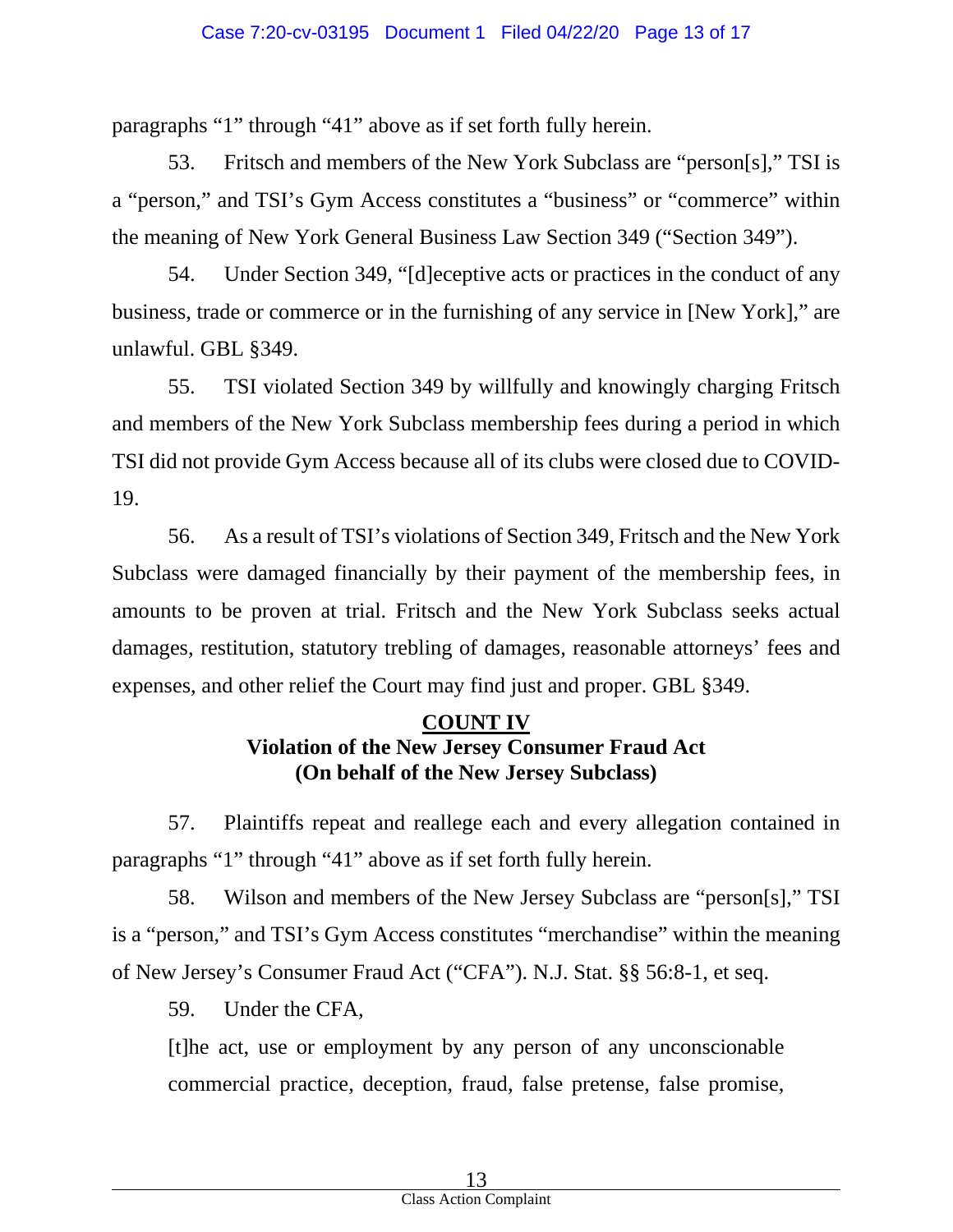misrepresentation, or the knowing, concealment, suppression, or omission of any material fact with intent that others rely upon such concealment, suppression or omission, in connection with the sale or advertisement of any merchandise or real estate, or with the subsequent performance of such person as aforesaid, whether or not any person has in fact been misled, deceived or damaged thereby, is declared to be an unlawful practice.

### N.J. Stat. § 56:8-2.

60. TSI violated the CFA by willfully and knowingly charging Wilson and members of the New Jersey Subclass membership fees during a period in which TSI did not provide Gym Access because all of its clubs were closed due to COVID-19.

61. As a result of TSI's violations of the CFA, Wilson and the New Jersey Subclass were damaged financially by their payment of the membership fees, in amounts to be proven at trial. Wilson and the New Jersey Subclass seeks actual damages, restitution, statutory trebling of damages, reasonable attorneys' fees and expenses, and other relief the Court may find just and proper. N.J. Stat. § 56:8-19.

### **REQUESTS FOR RELIEF**

62. Plaintiffs, on behalf of themselves and all other similarly situated, request that the Court enter judgment as follows:

- a. An order certifying the Class and Subclasses, appointing Plaintiffs as class representatives, and appointing the undersigned counsel as class counsel;
- b. Actual and compensatory damages, in an amount to be proven at trial;
- c. Statutory damages, in an amount to be proven at trial;
- d. Equitable disgorgement and restitution, in an amount to be proven at trial;
- e. Pre- and post-judgment interest, to the full extent permitted by law;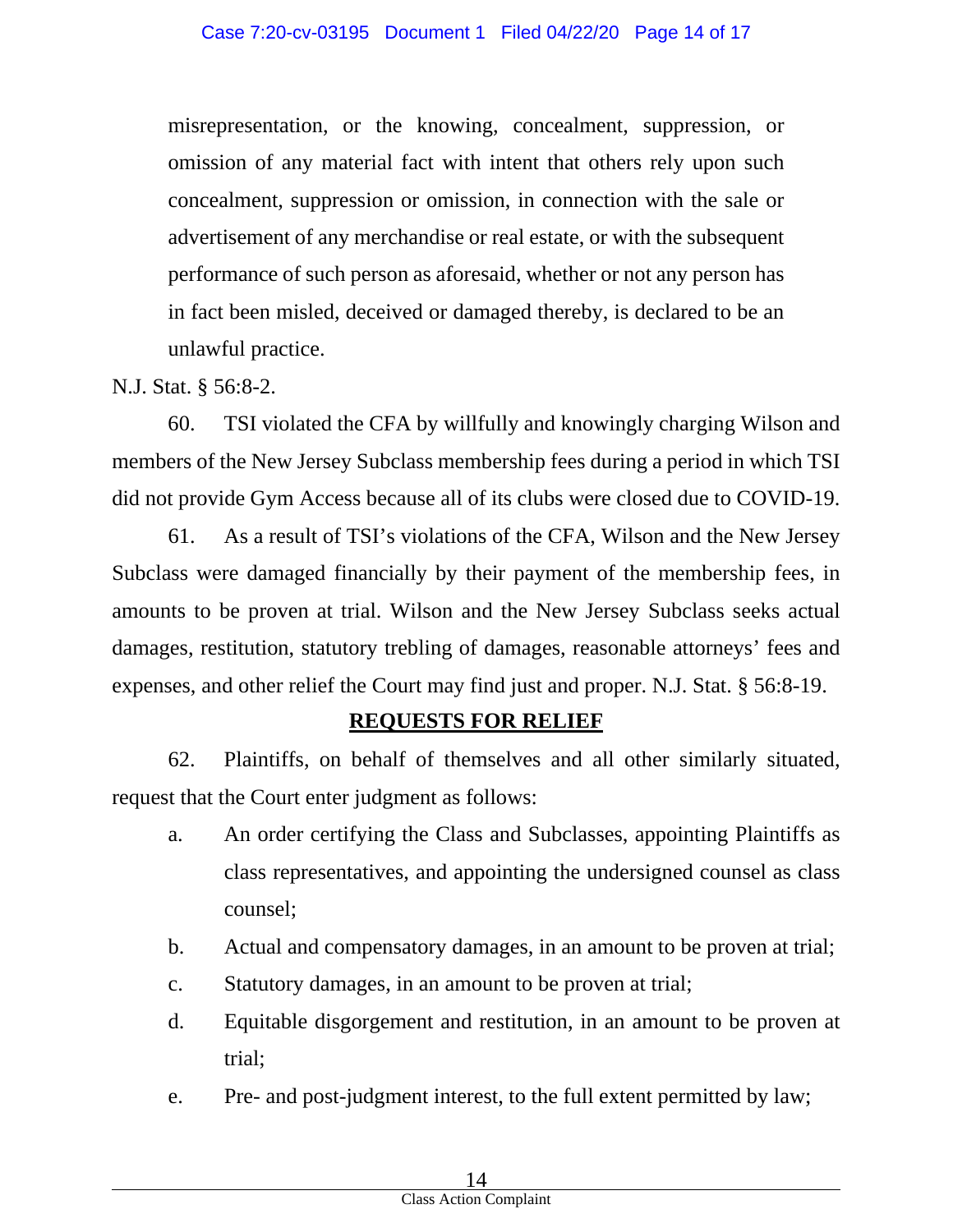- f. Payment of reasonable attorneys' fees and costs; and
- g. Any other relief that this Court deems just and proper.

# **DEMAND FOR JURY TRIAL**

Plaintiffs requests a trial by jury on all claims and issues so triable.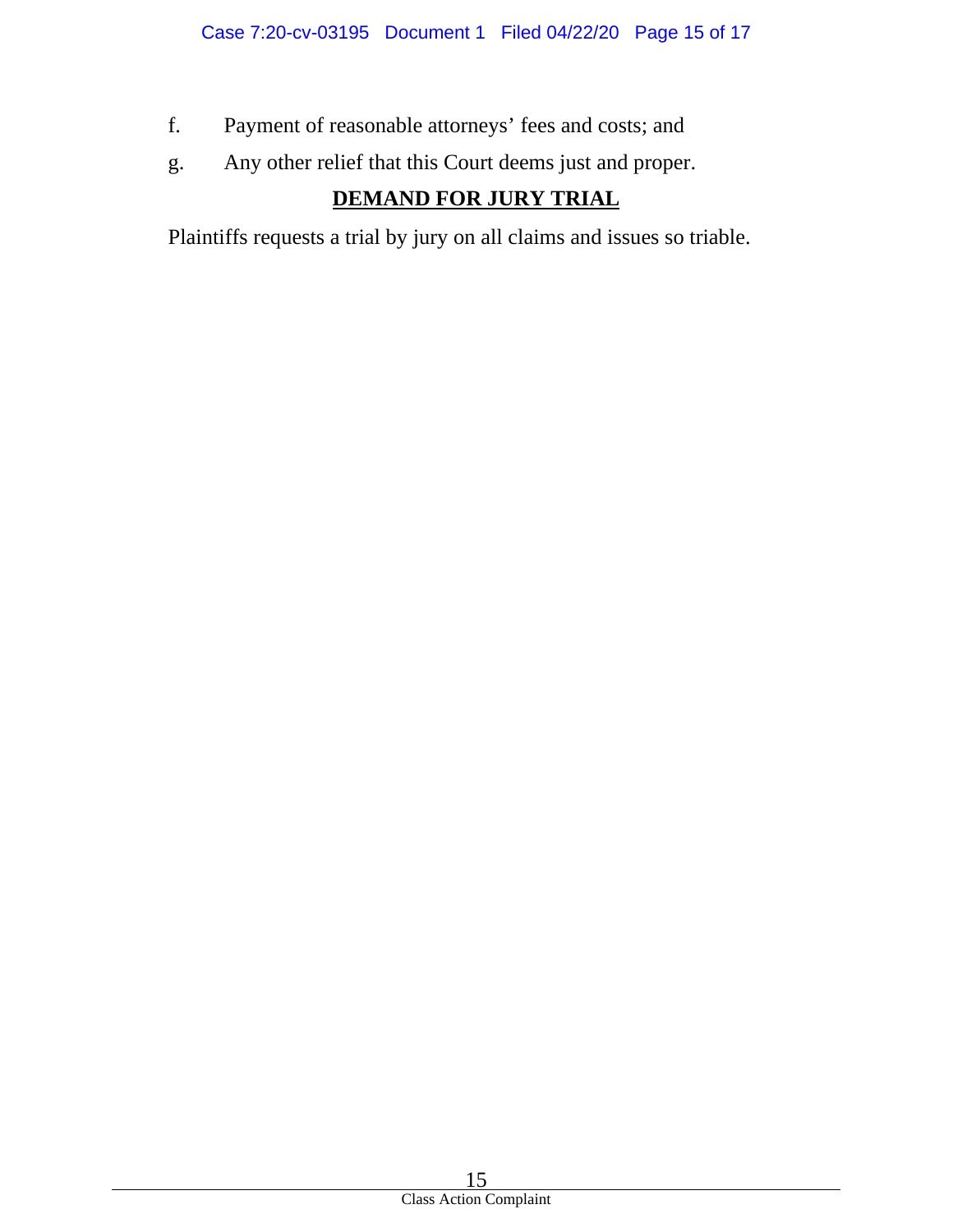#### DATED: April 22, 2020 **TYCKO & ZAVAREEI LLP**

By: */s/Katherine M. Aizpuru*

Katherine M. Aizpuru (Bar ID: 5305990) Hassan A. Zavareei (*Pro Hac Vice* Forthcoming) hzavareei@tzlegal.com **TYCKO & ZAVAREEI LLP** 1828 L Street NW, Suite 1000 Washington, D.C. 20036 Telephone: (202) 973-0900 Facsimile: (202) 973-0950

Daniel L. Warshaw (*Pro Hac Vice* Forthcoming) dwarshaw@pswlaw.com **PEARSON, SIMON & WARSHAW, LLP** 15165 Ventura Boulevard, Suite 400 Sherman Oaks, CA 91403 Telephone:(818) 788-8300 Facsimile: (818) 788-8104

Melissa S. Weiner (*Pro Hac Vice* Forthcoming) mweiner@pswlaw.com Joseph C. Bourne (*Pro Hac Vice* Forthcoming) jbourne@pswlaw.com **PEARSON, SIMON & WARSHAW, LLP** 800 LaSalle Avenue, Suite 2150 Minneapolis, Minnesota 55402 Telephone:(612) 389-0600 Facsimile: (612) 389-0610